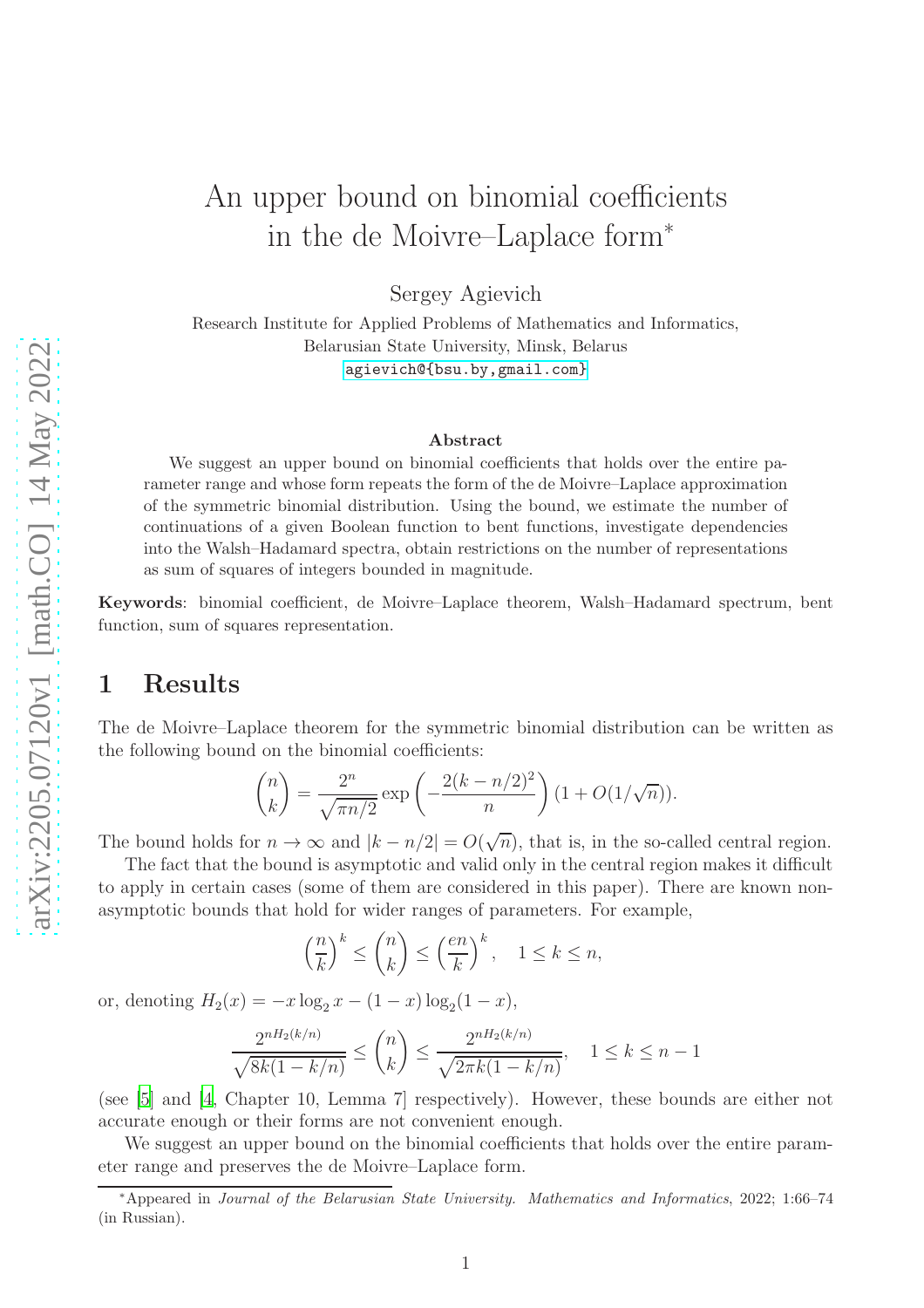**Theorem.** For a positive integer n and  $k \in \{0, 1, \ldots, n\}$ , it holds that

$$
\binom{n}{k} \le \frac{2^n}{\sqrt{\pi n/2}} \exp\left(-\frac{2(k-n/2)^2}{n} + \frac{23}{18n}\right).
$$

When deriving the bound, we follow the approach of the paper [\[7](#page-8-2)] which in turn extends previous lines of research as explained in the paper.

In Sections  $2 - 4$ , we discuss the use of the proposed bound. More specifically, in Section [2](#page-1-0) we estimate the number of continuations of a given Boolean function to bent functions, in Section [3](#page-3-0) we investigate dependencies into the Walsh–Hadamard spectra, in Section [4](#page-5-0) we obtain restrictions on the number of representations as sum of squares of integers bounded in magnitude. Section [5](#page-6-0) contains the proof of Theorem.

#### <span id="page-1-0"></span>2 Continuations to bent functions

Let  $\mathbb{F}_2$  be the field of 2 elements (0 and 1),  $\mathbb{F}_2^n$  be the *n*-dimensional vector space over  $\mathbb{F}_2$ , and  $\mathcal{F}_n$  be the set of Boolean functions in n variables, that is, the functions from  $\mathbb{F}_2^n$  to  $\mathbb{F}_2$ . A function  $f \in \mathcal{F}_n$  is uniquely described by its Walsh–Hadamard spectrum (spectral function)

$$
\hat{f}(\mathbf{u}) = \sum_{\mathbf{x} \in \mathbb{F}_2^n} \chi(f(\mathbf{x}) + \mathbf{x} \cdot \mathbf{u}), \quad \mathbf{u} \in \mathbb{F}_2^n.
$$

Here  $\chi$  is the non-trivial additive character of  $\mathbb{F}_2$ :  $\chi(a) = (-1)^a$ , the dot denotes the inner product of vectors.

A spectrum  $\hat{f}$  satisfies Parseval's identity:

$$
\sum_{\mathbf{u}\in\mathbb{F}_2^n}\hat{f}(\mathbf{u})^2=2^{2n}.
$$

Due to this identity,  $\max_{\mathbf{u}} |\hat{f}(\mathbf{u})| \geq 2^{n/2}$ . If the lower bound is attained (this is only possible when *n* is even), then f is called a *bent function* [\[6\]](#page-8-3). Let  $\mathcal{B}_n$  be the set of bent functions in *n* variables.

Bent functions are ideal objects in several contexts of coding theory, cryptography and combinatorics. Despite intensive research, bent functions remain difficult to study, there are many open problems related to them. One of these problems is to estimate the number of bent functions both from below and from above. In [\[2\]](#page-8-4) it is proposed to obtain upper bounds by estimating the number of continuations of a Boolean function to bent functions. Next we recall and detail the approach of [\[2\]](#page-8-4).

Let  $k < n$ . A function  $f \in \mathcal{F}_n$  is a *continuation* of  $g \in \mathcal{F}_k$  if

$$
g(y_1,\ldots,y_k)=f(\underbrace{0,\ldots,0}_{n-k},y_1,\ldots,y_k).
$$

In other words, f is a continuation of g if g is a restriction of f to the affine plane  $E =$  $\{(0,\ldots,0,y_1,\ldots,y_k): y_i \in \mathbb{F}_2\}.$  The actual choice of E here is unimportant, any other plane of dimension k can be used instead.

Let  $\mathcal{B}_n(g)$  be the set of all functions  $f \in \mathcal{B}_n$  that continue g. To obtain an upper bound on  $|\mathcal{B}_n(g)|$  we use the representation of bent functions by bent rectangles. This representation is introduced in [\[3](#page-8-5)]. Let us recall it.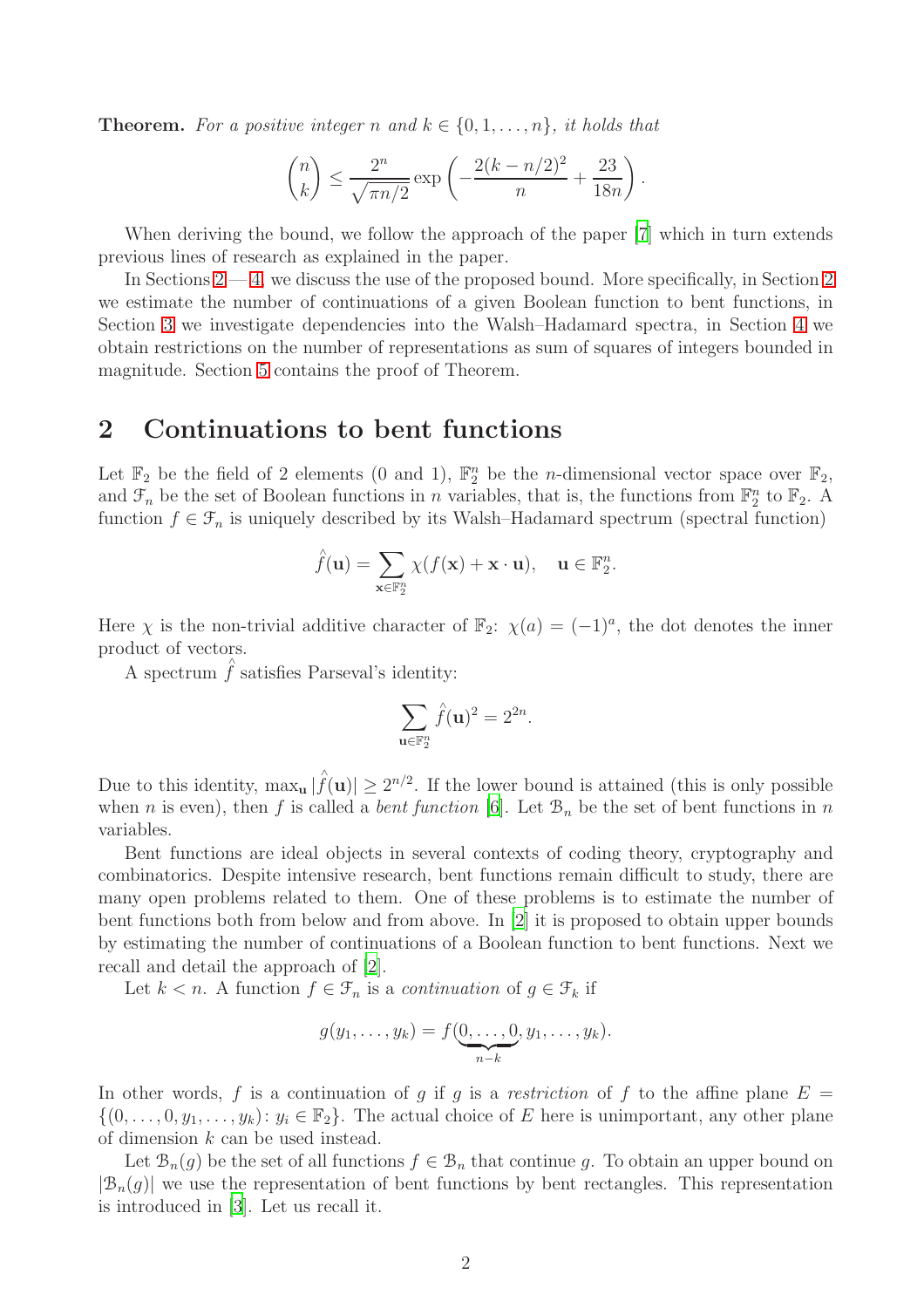Let  $f \in \mathcal{F}_n$  and  $n = m + k$ , where m and k are positive integers. Consider all possible restrictions of  $f$  on the planes parallel to  $E$ :

$$
f_{\mathbf{u}}(\mathbf{y}) = f(\mathbf{u}, \mathbf{y}), \quad \mathbf{u} \in \mathbb{F}_2^m, \quad \mathbf{y} \in \mathbb{F}_2^k.
$$

Let us pass from the restrictions  $f_{\mathbf{u}}$  to their spectra  $\hat{f}_{\mathbf{u}}$  and then construct the function

$$
\overline{\mathring{f}}(\mathbf{u}, \mathbf{v}) = \mathring{f}_{\mathbf{u}}(\mathbf{v}), \quad \mathbf{u} \in \mathbb{F}_2^m, \quad \mathbf{v} \in \mathbb{F}_2^k.
$$

We call  $\overline{f}$  a *rectangle* of f. By construction, the restrictions  $\overline{f}(\mathbf{u}, \mathbf{v})$  to **v** (*rows*) are spectral functions. If additionally the restrictions  $\int_{0}^{\square} (\mathbf{u}, \mathbf{v})$  to **u** (*columns*) multiplied by  $2^{(m-k)/2}$  are also spectral functions, then  $\overline{f}$  is called a *bent rectangle*. In [\[3](#page-8-5)] it is proved that f is bent if and only if  $\overline{f}$  is bent.

In terms of bent rectangles, the problem of estimating the cardinality of  $\mathcal{B}_n(g)$  reduces to estimating the number of bent rectangles  $\overline{f}$  whose first row is fixed:

$$
\overline{\overline{f}}(\mathbf{0},\mathbf{v}) = \hat{g}(\mathbf{v}).
$$

Note that if  $k > n/2$ , then there exist functions g that cannot be continued:  $|\mathcal{B}_n(g)| = 0$ . An example is a function that takes exactly  $2^{k-1} + 1$  zero values and therefore  $\hat{g}(0) = 2$ . The normalized column  $2^{(m-k)/2} \overline{f}(\mathbf{u}, \mathbf{0})$  takes odd or fractional value

$$
2^{(m-k)/2} \hat{f}(\mathbf{0}, \mathbf{0}) = 2^{(m-k)/2} \hat{g}(\mathbf{0}) = 2^{(m-k)/2+1}
$$

and cannot be a spectral function. Hence  $\overline{f}$  cannot be a bent rectangle.

<span id="page-2-0"></span>For  $k \leq n/2$  the situation changes.

**Proposition 1.** *If n is even, then for any Boolean function g in*  $k \leq n/2$  *variables it holds that*  $|\mathcal{B}_n(q)| > 0$  *and* 

$$
\log_2 |\mathcal{B}_n(g)| \le 2^n (1 - \gamma_{2^{n-k}}),
$$

*where*

$$
\gamma_M = \frac{\log_2 e + \log_2 \pi + \log_2 M - 1}{2M} - \frac{23 \log_2 e}{18M^2}.
$$

*Proof.* Let us prove that  $|\mathcal{B}_n(g)| \neq 0$ . It is sufficient to consider the case  $k = n/2$ . The rectangle

$$
\overline{\mathring{f}}(\mathbf{u}, \mathbf{v}) = \hat{g}(\mathbf{u} + \mathbf{v}), \quad \mathbf{u}, \mathbf{v} \in \mathbb{F}_2^k,
$$

implements the biaffine construction from  $[1]$  and is therefore bent. The function  $f$  corresponding to  $\overline{f}$  is also bent. Moreover, the first  $(\mathbf{u} = \mathbf{0})$  row of  $\overline{f}$  coincides with  $\hat{g}$  and f is a continuation of g. In whole,  $f \in \mathcal{B}_n(g)$  and  $\mathcal{B}_n(g)$  is non-empty.

Let us proceed to find an upper bound on  $|\mathcal{B}_n(g)|$ . We have to estimate the number of bent rectangles  $\overline{\hat{f}}(\mathbf{u}, \mathbf{v})$  such that  $\overline{\hat{f}}(\mathbf{0}, \mathbf{v}) = \hat{g}(\mathbf{v})$ . Denote  $M = 2^m$ ,  $K = 2^k$ ,  $s_{\mathbf{v}} = 2^{(m-k)/2} \hat{g}(\mathbf{v})$ .

Consider the columns of  $\overline{f}$  multiplied by  $2^{(m-k)/2}$ . They are spectral functions

$$
\hat{g}_{\mathbf{v}}(\mathbf{u}) = 2^{(m-k)/2} \tilde{f}(\mathbf{u}, \mathbf{v}), \quad \mathbf{u} \in \mathbb{F}_2^m, \quad \mathbf{v} \in \mathbb{F}_2^k,
$$

which correspond to the functions  $g_{\mathbf{v}} \in \mathcal{F}_m$ . According to the restrictions on  $\overline{\mathcal{f}}$ ,

$$
\hat{g}_{\mathbf{v}}(\mathbf{0}) = 2^{(m-k)/2} \hat{f}(\mathbf{0}, \mathbf{v}) = 2^{(m-k)/2} \hat{g}(\mathbf{v}) = s_{\mathbf{v}}.
$$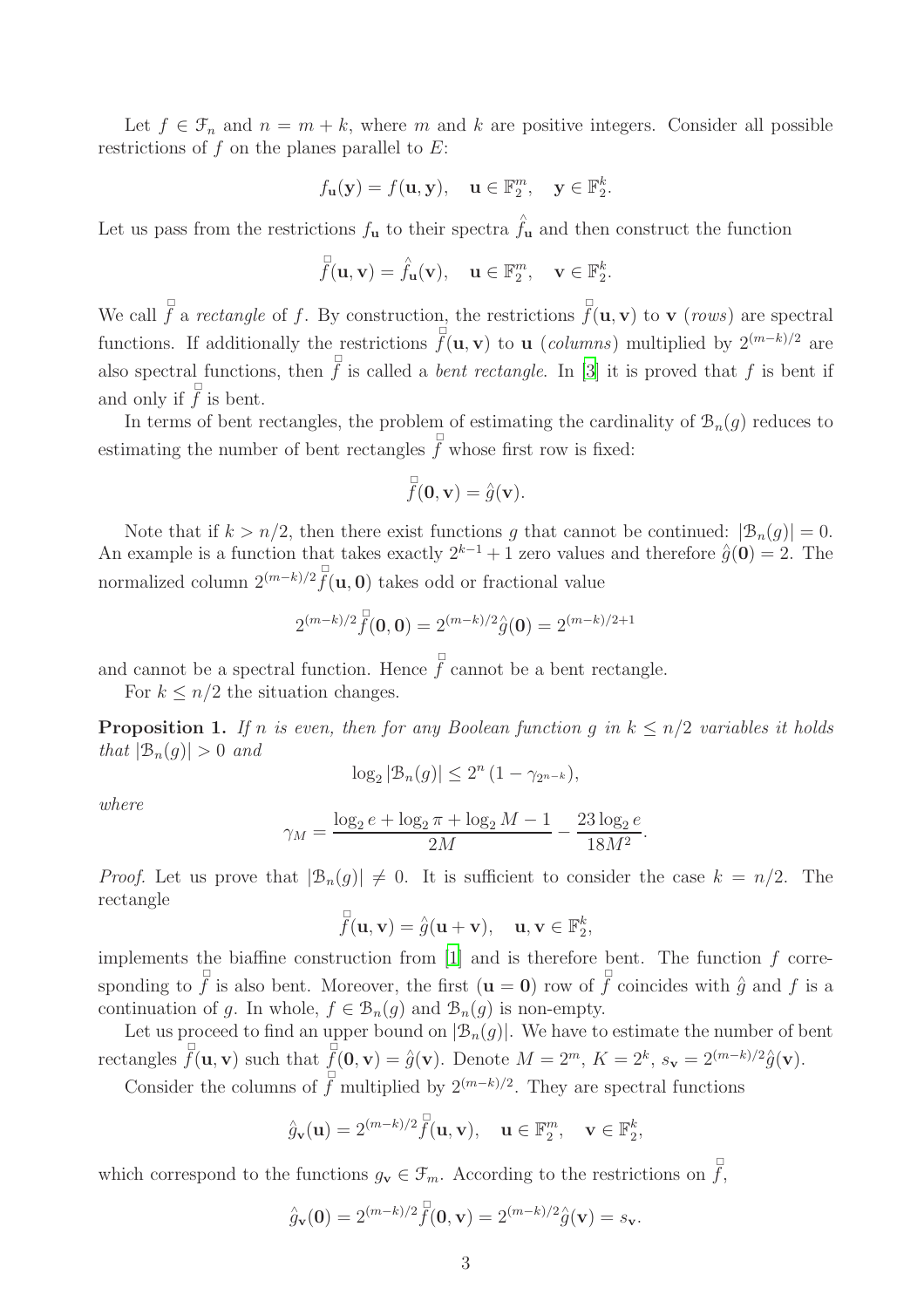There are  $2^M$  ways to choose  $g_v$  and exactly

$$
\binom{M}{(M+s_{\bf v})/2}
$$

of them yield the equality  $\hat{g}_{\mathbf{v}}(0) = s_{\mathbf{v}}$ . Therefore, the desired number of continuations (the number of suitable bent rectangles)

$$
|\mathcal{B}_n(g)| \le \prod_{\mathbf{v} \in \mathbb{F}_2^k} {M \choose (M+s_{\mathbf{v}})/2}.
$$

Taking the logarithm of both parts of this inequality and using the bound of Theorem, we obtain

$$
\log_2 |\mathcal{B}_n(g)| \leq \sum_{\mathbf{v} \in \mathbb{F}_2^k} \left( M - \alpha_M s_{\mathbf{v}}^2 - \beta_M \right).
$$

Here

$$
\alpha_M = \frac{\log_2 e}{2M}, \quad \beta_M = \frac{1}{2} (\log_2 \pi + \log_2 M - 1) - \frac{23 \log_2 e}{18M}.
$$

Using the equality

$$
\sum_{\mathbf{v}\in\mathbb{F}_2^k} s_{\mathbf{v}}^2 = 2^{m-k} \sum_{\mathbf{v}\in\mathbb{F}_2^k} \hat{g}(\mathbf{v})^2 = 2^{m-k} \cdot 2^{2k} = MK,
$$

we finally get

$$
\log_2 |\mathcal{B}_n(g)| \leq MK(1 - \alpha_M - \beta_M/M) = MK(1 - \gamma_M).
$$

That was to be proven.

In the proof, we used the following form of the bound of Theorem:

$$
\binom{M}{(M+s)/2} \le 2^{M-\alpha_M s^2 - \beta_M}.
$$

From the coefficients  $\alpha_M$  and  $\beta_M$  we determined the quantity  $\gamma_M = \alpha_M + \beta_M/M$ . The larger  $\gamma_M$ , the more accurate the estimate of  $|\mathcal{B}_n(g)|$ . It turns out that  $\alpha_M$  and  $\beta_M$  can be adjusted so that  $\gamma_M$  increases, but the bound on the binomial coefficients remains valid.

For small M, the optimal tuples  $(\alpha_M, \beta_M, \gamma_M)$  can be found by solving the linear programming problem. The solutions are presented in the table below. The quantities  $\gamma_M$  in the last column of the table can be used in Proposition [1](#page-2-0) instead of those specified there.

| $\alpha_M$ | $\gamma_M$                                                       |
|------------|------------------------------------------------------------------|
|            |                                                                  |
|            |                                                                  |
|            | $1/12$   $14/3 - \log_2 7$   $2/3 - (\log_2 7)/8 \approx 0.3157$ |

### <span id="page-3-0"></span>3 Latin dependencies

Let  $\mathbb{Z}^N$  be the set of N-tuples of integers,  $\Omega$  be a finite subset of  $\mathbb{Z}^N$ , and p be a probability distribution over  $\Omega$ . Let  $\mathbf{a} = (a_1, \ldots, a_N)$  be a random tuple of  $\Omega$  following p and let  $p_i$  be the marginal distribution of the *i*th coordinate of the tuple:  $p_i(x) = \mathbf{P} \{a_i = x\}, i = 1, \ldots, N$ .

The degree of dependence between coordinates of a can be estimated as follows.

 $\Box$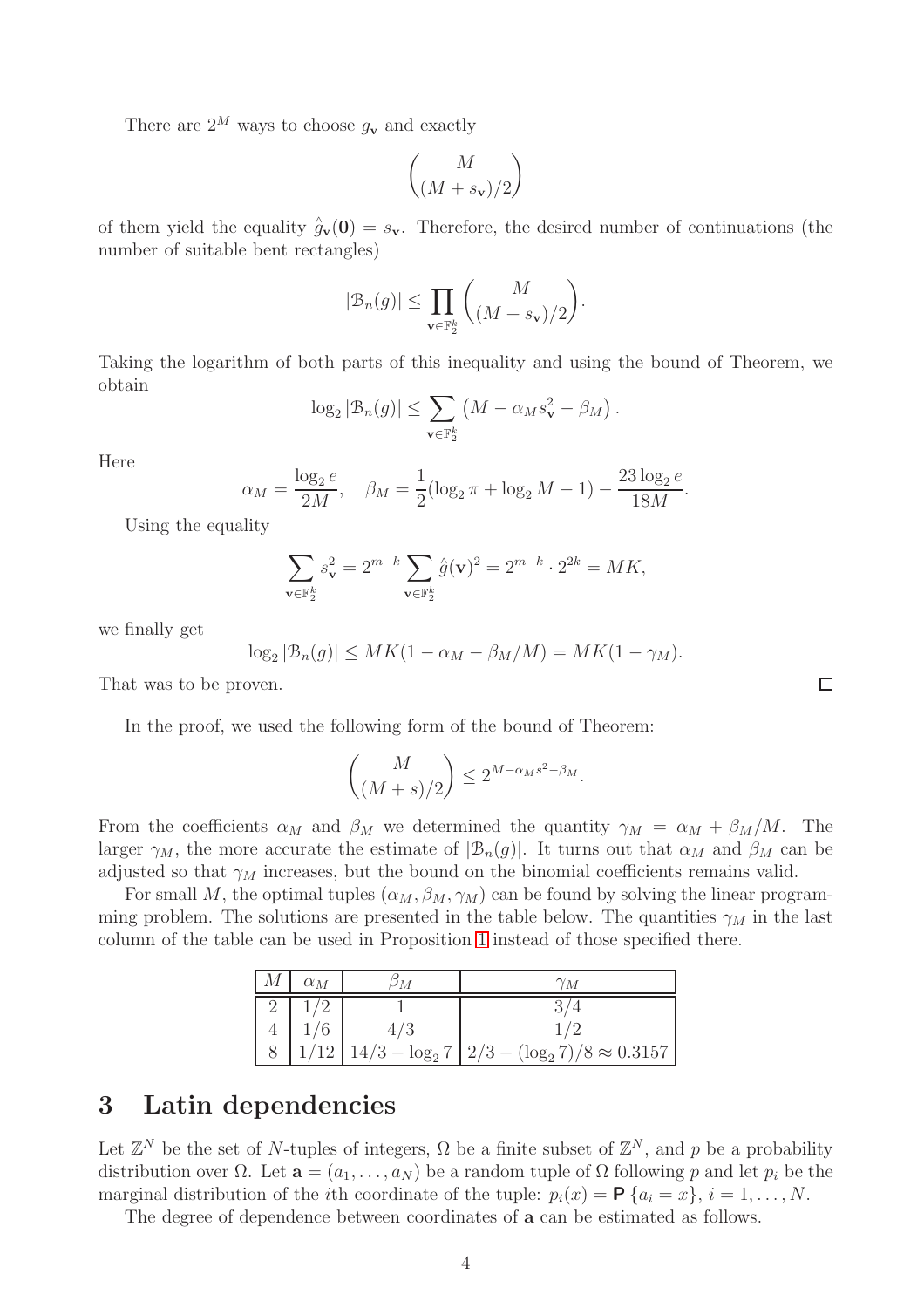- 1. Choose tuples  $\mathbf{a}^1, \ldots, \mathbf{a}^N$  independently at random according to the distribution p.
- 2. Construct a tuple  $\mathbf{b} = (b_1, \ldots, b_N)$  in which  $b_i$  is the *i*th coordinate of  $\mathbf{a}^i$ .
- 3. Determine the degree of dependence:  $L(p) = \mathbf{P} \{ \mathbf{b} \in \Omega \}$ .

It is convenient to imagine that the tuples  $a^i$  form the rows of a matrix of order N and then **b** is the diagonal of the matrix. The probability  $P \{b \in \Omega\}$  characterizes the fulfillment of a constraint on the diagonal provided that all rows satisfy this constraint. Similar constraints (on rows, columns, sometimes on diagonals) are imposed in Latin squares. That is why we call the quantity  $L(p)$  the degree of the *Latin* dependence.

The quantity  $L(p)$  is the probability of a successful "assembly" of an element of  $\Omega$  from "scattered" coordinates with the distributions  $p_1, \ldots, p_N$ . As the dependence between the coordinates of a increases, we should expect a decrease in the probability  $L(p)$ . The maximum value of  $L(p) = 1$  is achieved when the coordinates of **a** are independent.

The degree of the Latin dependence can be computed as follows:

$$
L(p) = \sum_{(b_1, ..., b_N) \in \Omega} \prod_{i=1}^N p_i(b_i).
$$

**Example 1.** Let  $\Omega$  consist of permutations of the numbers from 1 to N and let p be the uniform distribution over  $\Omega$ . Then  $p_i(x) = 1/N$  if  $x \in \{1, ..., N\}$  and  $p_i(x) = 0$  otherwise. Thus,

$$
L(p) = \frac{N!}{N^N} \approx \frac{\sqrt{2\pi N}}{e^N}.
$$

We can speak of the exponential dependence meaning that  $1/L(p)$  grows exponentially with N.

**Example 2.** Let N be even and p assign the probability  $1/\binom{N}{N/2}$  to each of  $(0, 1)$ -tuples of length N with exactly  $N/2$  units. Then  $p_i(x) = 1/2$  for  $x \in \{0, 1\}$  and

$$
L(p) = {N \choose N/2} 2^{-N} \approx \sqrt{\frac{2}{\pi N}}.
$$

We can speak of the power dependence or, more precisely, "square root" dependence.

Let us show how to use Theorem to estimate the degree of the Latin dependence in the Walsh–Hadamard spectra (see Section [2\)](#page-1-0).

**Proposition 2.** Let  $\Omega$  *consist of tuples of values of spectral functions*  $\hat{f}$  *corresponding to all possible*  $f \in \mathcal{F}_n$ *. Let* p *be the uniform distribution over*  $\Omega$ *. Then* 

$$
L(p) \le \exp\left(\frac{23}{18}\right) \left(\frac{8}{\pi eN}\right)^{N/2}, \quad N = 2^n.
$$

*Proof.* Since there are  $2^N$  functions f and the mapping  $f \mapsto \hat{f}$  is bijective,  $|\Omega| = 2^N$ . Elements of  $\Omega$  are N-tuples of even numbers bounded in magnitude by N. Marginal distributions of coordinates of the tuples:

$$
p_i(x) = 2^{-N} {N \choose (N+x)/2}, \quad x \in \{-N, -N+2, \dots, N\}.
$$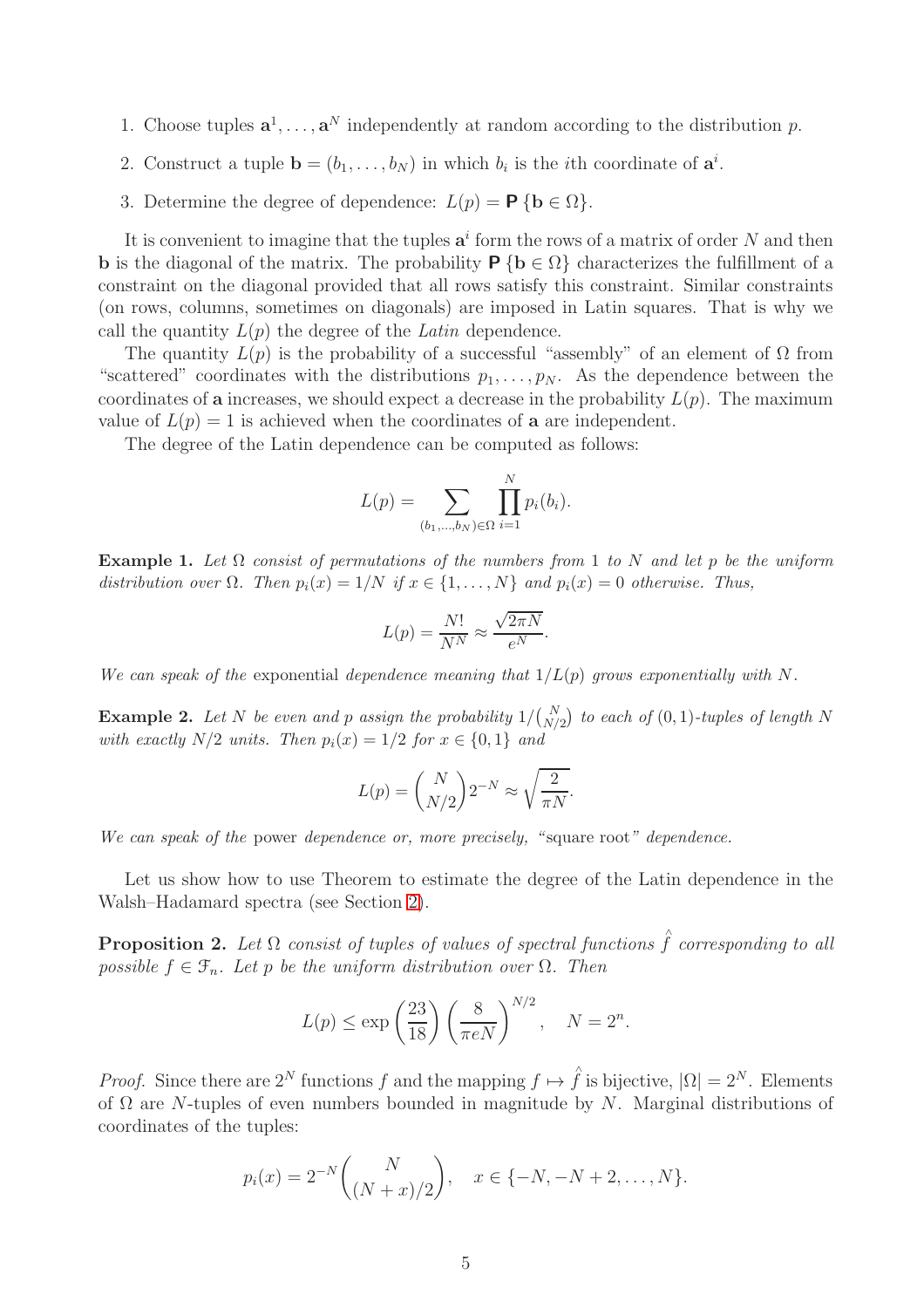The degree of dependence between coordinates:

$$
L(p) = \sum_{(b_1, \dots, b_N) \in \Omega} \prod_{i=1}^N 2^{-N} {N \choose (N + b_i)/2}.
$$

Note that due to Parseval's identity,  $\sum_i b_i^2 = N^2$ .

Applying Theorem, we obtain

$$
L(p) \le 2^N \max_{(b_1, \dots, b_N) \in \Omega} \prod_{i=1}^N \sqrt{\frac{2}{\pi N}} \exp\left(-\frac{b_i^2}{2N} + \frac{23}{18N}\right) =
$$
  
=  $2^N \left(\frac{2}{\pi N}\right)^{N/2} \exp\left(-\frac{N}{2} + \frac{23}{18}\right) = \exp\left(\frac{23}{18}\right) \left(\frac{8}{\pi eN}\right)^{N/2}.$ 

That was to be proven.

As we see, the degree of dependence in the Walsh–Hadamard spectra is asymptotically higher than in the permutations. In the case of spectra, we can speak of the *factorial* dependence.

### <span id="page-5-0"></span>4 Representations as sum of squares

Let  $r_{s,n}(N)$  be a number of representations of a positive integer N as sum of squares of s integers, each bounded in magnitude by  $n$ .

$$
r_{s,n}(N) = |\{(a_1, \ldots, a_s) \in \mathbb{Z}^s : \sum_{i=1}^s a_i^2 = N, |a_i| \leq n\}|.
$$

The function  $r_{s,n}(N)$  and especially the function  $r_s(N)$ , in which the restrictions on  $|a_i|$ are removed, have long been studied in number theory. One of the results is the following asymptotic integral bound on  $r_s(N)$ :

$$
\sum_{N=1}^{R} r_s(N) = \frac{(\pi R)^{s/2}}{\Gamma(s/2+1)} + O(R^{(s-1)/2}), \quad R \to \infty
$$

(see for example [\[8](#page-8-7)]). For  $s = 2$ , this is known as Gauss' circle theorem.

Using our Theorem, we obtain an integral bound on  $r_{s,n}(N)$ .

Proposition 3. *It holds that*

$$
\sum_{N=0}^{sn^2} r_{s,n}(N) \exp\left(-\frac{N}{n}\right) \ge (\pi n)^{s/2} \exp\left(-\frac{23s}{36n}\right).
$$

*Proof.* A tuple  $(a_1, \ldots, a_s)$  is an integral point of the s-dimensional real space  $\mathbb{R}^s$ . The point lies within s-dimensional cube with side  $2n$  and simultaneously on a circle of radius  $\sqrt{a_1^2 + \ldots + a_s^2}$  centered at the origin. Any point within the cube lies on a circle of some radius and the square of this radius is a non-negative integer not exceeding  $sn^2$ . Let us use this observation.

Let  $\xi_1, \ldots, \xi_s$  be random variables obtained by summing 2n independent random variables taking the values 1 and  $-1$  with equal probability. Then for the points  $(a_1, \ldots, a_s)$  within the cube it holds that

$$
\mathbf{P}\left\{(\xi_1,\ldots,\xi_s)=(2a_1,\ldots,2a_s)\right\}=\prod_{i=1}^s 2^{-2n}\binom{2n}{n+a_i}\leq \frac{1}{(\pi n)^{s/2}}\exp\left(-\frac{N}{n}+\frac{23s}{36n}\right).
$$

 $\Box$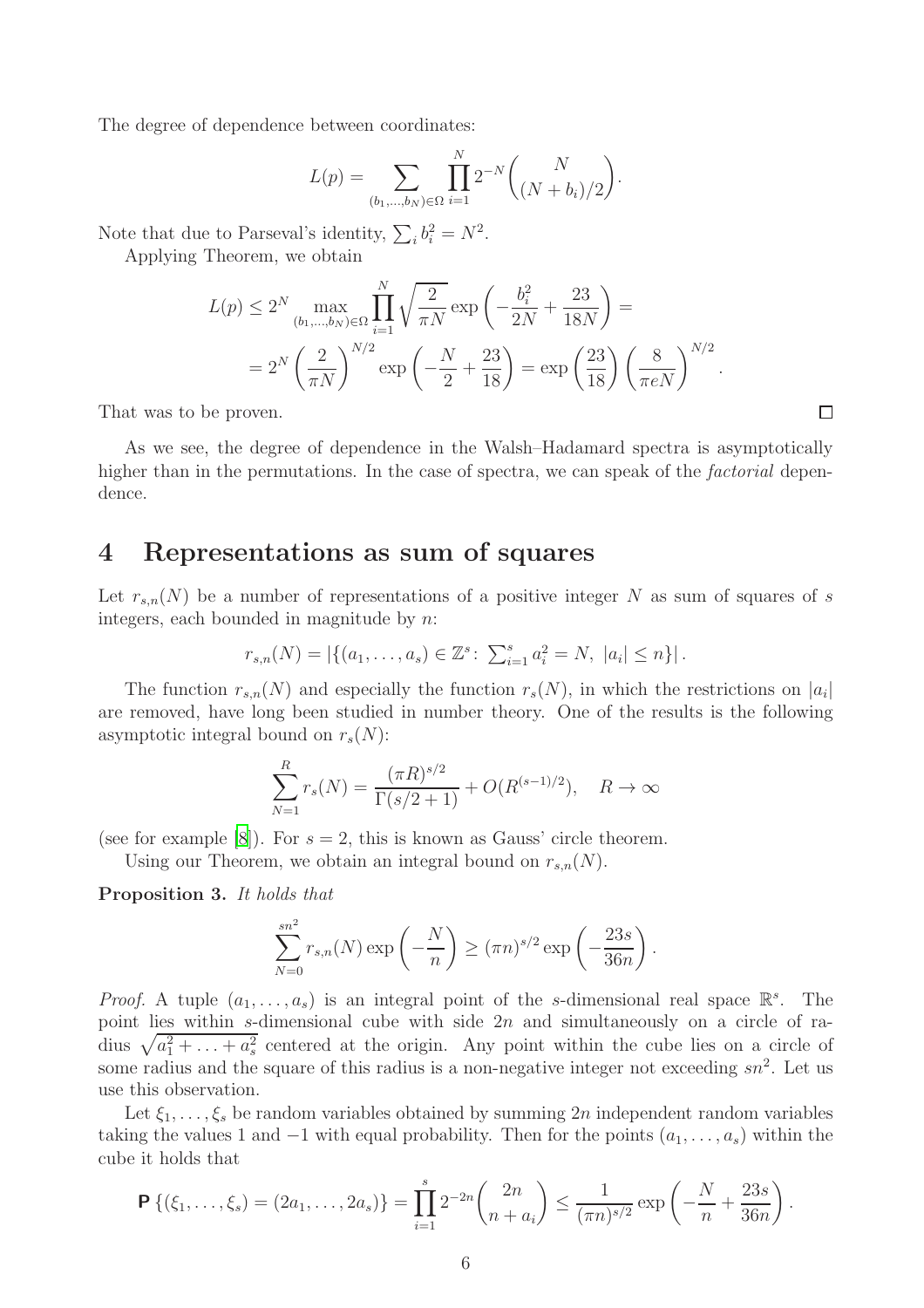Here  $N = \sum_i a_i^2$  is a square of a radius of a circle containing the point  $(a_1, \ldots, a_s)$ . We have

$$
1 = \sum_{-n \le a_1, \dots, a_s \le n} \mathbf{P}\left\{ (\xi_1, \dots, \xi_s) = (2a_1, \dots, 2a_s) \right\} =
$$
  
= 
$$
\sum_{N=0}^{sn^2} \sum_{-n \le a_1, \dots, a_s \le n} \mathbf{P}\left\{ (\xi_1, \dots, \xi_s) = (2a_1, \dots, 2a_s) \right\} \le
$$
  

$$
\le \sum_{N=0}^{sn^2} r_{s,n}(N) \frac{1}{(\pi n)^{s/2}} \exp\left(-\frac{N}{n} + \frac{23s}{36n}\right),
$$

<span id="page-6-0"></span>from which the desired result follows.

# 5 Proof of Theorem

**Lemma.** For a positive integer n and  $k = 0, \pm 1, \ldots, \pm n$ , it holds that

$$
\binom{2n}{n+k} \le \frac{2^{2n}}{\sqrt{\pi n}} \exp\left(-\frac{k^2}{n} + \frac{23}{36n}\right).
$$

*Proof.* The bound obviously holds for  $k = \pm n$ . For  $n = 1, 2$ , the bound is verified by direct calculations. Since the binomial coefficients  $\binom{2n}{n+1}$  $\binom{2n}{n+k}$  and  $\binom{2n}{n-k}$  $\binom{2n}{n-k}$  coincide, it remains to deal with the case where  $n \geq 3$  and  $0 \leq k < n$ .

For this case, as shown in [\[7\]](#page-8-2),

$$
\log\left(\binom{2n}{n+k}2^{-2n}\right)\leq \log\frac{1}{\sqrt{\pi n}}-b_{k,n}-\frac{1}{9n},
$$

where

$$
b_{k,n} = n\left(\left(1 + \frac{k+1/2}{n}\right)\log\left(1 + \frac{k}{n}\right) + \left(1 - \frac{k-1/2}{n}\right)\log\left(1 - \frac{k}{n}\right)\right).
$$

To complete the proof, we show that  $b_{k,n} > k^2/n - c/n$ ,  $c = 23/36 + 1/9 = 3/4$ .

Let us consider the function  $f(k) = b_{k,n} - k^2/n$ . In [\[7\]](#page-8-2), it is represented as follows:

$$
f(k) = -\frac{k^2}{2n^2} + \frac{k^4}{2n^3} \left( \frac{1}{3} - \frac{1}{2n} \right) + \frac{k^6}{2n^5} \left( \frac{1}{5} - \frac{1}{2n} \right) + \dots
$$

Let  $k_0 = \sqrt{3n/2}$ . In the region  $k \leq k_0$ , the inequality

$$
f(k) > -\frac{k^2}{2n^2} \ge -\frac{k_0^2}{2n^2} = -\frac{c}{n}
$$

holds. Now it is sufficient to prove that  $f(k)$ , viewed as a real-variable function, increases for  $k \in [k_0, n-1].$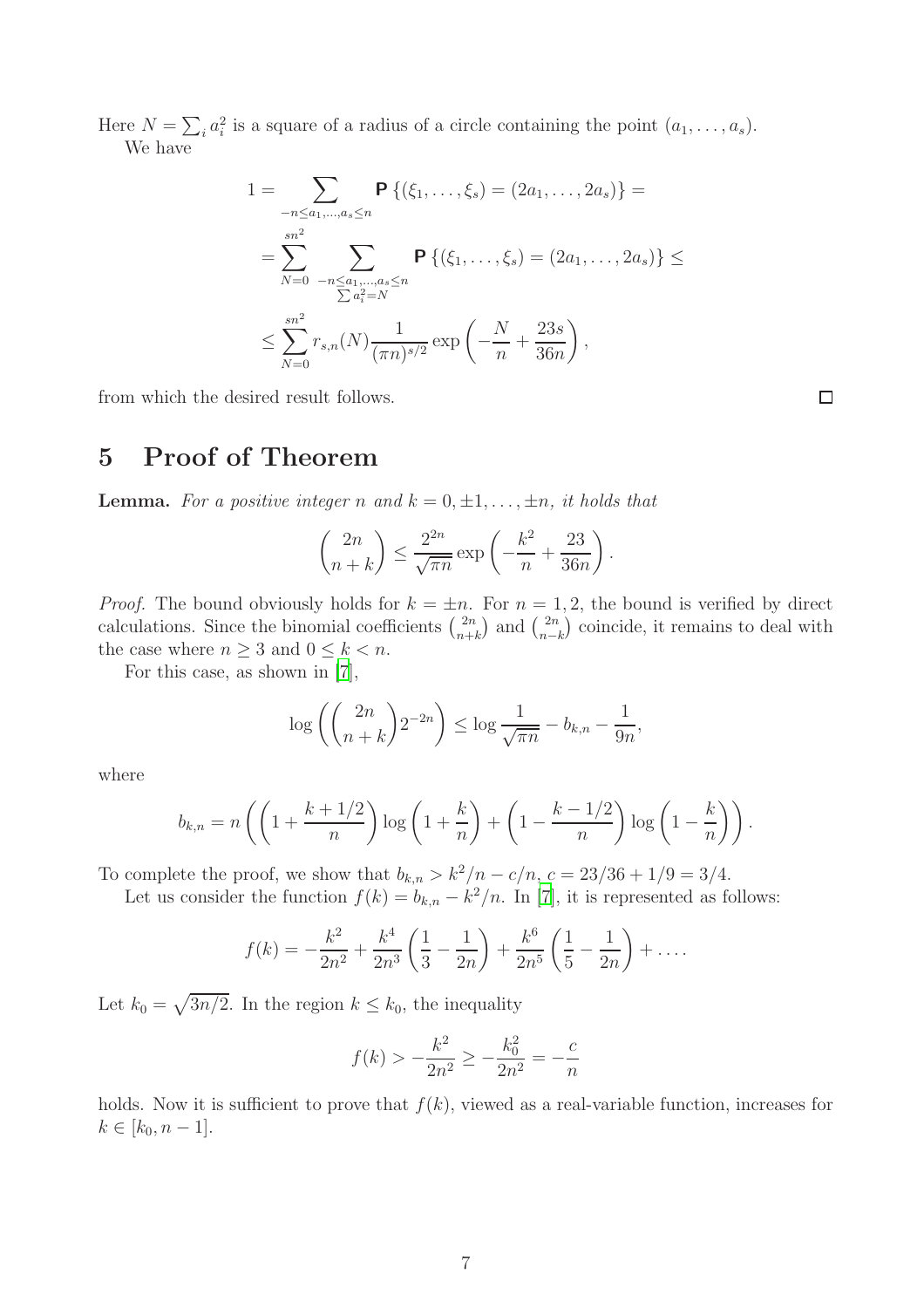Denote  $x = k/n$  and take the derivative:

$$
f'(k) = 2 \arctanh\left(\frac{k}{n}\right) - \frac{2k}{n} + \frac{k}{k^2 - n^2} =
$$
  
= 2 \arctanh x - 2x - \frac{x}{2n(1 - x^2)} =  
=  $\frac{2x^3}{3} + \frac{2x^5}{5} + \frac{2x^7}{7} + \dots - \frac{x}{2n(1 - x^2)} >$   
 $\frac{2x^3}{3} + \frac{2x^5}{5} - \frac{x}{2n(1 - x^2)}.$ 

The derivative of the last expression has the form:

$$
\frac{(1+x^2)(4nx^2(1-x^2)^2-1)}{2n(1-x^2)^2}
$$

It is positive in the region  $x \in [k_0/n, (n-1)/n]$  and therefore  $f'(k)$  increases for  $k \in [k_0, n-1]$ . Moreover,

$$
f'(k_0) > \frac{2x_0^3}{3} - \frac{x_0}{2n(1-x_0^2)} = x_0 \left(\frac{1}{n} - \frac{1}{2n(1-3/(2n))}\right) \ge 0
$$
  
count that  $n > 3$ ) and therefore  $f(k)$  also increases.

.

(we take into account that  $n \geq 3$ ) and therefore  $f(k)$  also increases.

Let us now turn to the proof of Theorem. It is sufficient to consider the case of odd  $n = 2m - 1$  and  $k \leq m$ . In this case,

$$
\begin{aligned}\n\binom{2m-1}{k} &= \frac{2m-k}{2m} \binom{2m}{k} \leq \\
&\leq \left(1 - \frac{k}{2m}\right) \frac{2^{2m}}{\sqrt{\pi m}} \exp\left(-\frac{(k-m)^2}{m} + \frac{23}{36m}\right) \leq \\
&\leq \frac{2^{2m-1}}{\sqrt{\pi (m-1/2)}} \exp\left(-\frac{(k-m+1/2)^2}{m-1/2} + \frac{23}{36(m-1/2)} + t(k)\right),\n\end{aligned}
$$

where

$$
t(k) = -\frac{(k-m)^2}{m} + \frac{(k-m+1/2)^2}{m-1/2} + \log 2 + \log \left(1 - \frac{k}{2m}\right) =
$$

$$
= \log \left(2 - \frac{k}{m}\right) - \frac{2m^2 - m - 2k^2}{2m(2m-1)}.
$$

To complete the prove, we show that  $t(k) \geq 0$  for  $k \in [0; m]$ . The derivative

$$
t'(k) = \frac{2k}{2m^2 - m} - \frac{1}{2m - k} = \frac{2(m - k)^2 - m}{(2m^2 - m)(2m - k)}.
$$

Therefore, the minimum of  $t(k)$  is reached at the point  $k_0 = m - \sqrt{m/2}$ , and this minimum is

$$
t(k_0) = \log\left(1 + \frac{1}{\sqrt{2m}}\right) - \frac{1}{1 + \sqrt{2m}}.
$$

Denoting  $x = \sqrt{2m}$ , we obtain

$$
t(k_0) \ge \frac{1}{x} - \frac{1}{2x^2} - \frac{1}{1+x} = \frac{x-1}{2x^2(x+1)} > 0.
$$

That was to be shown.